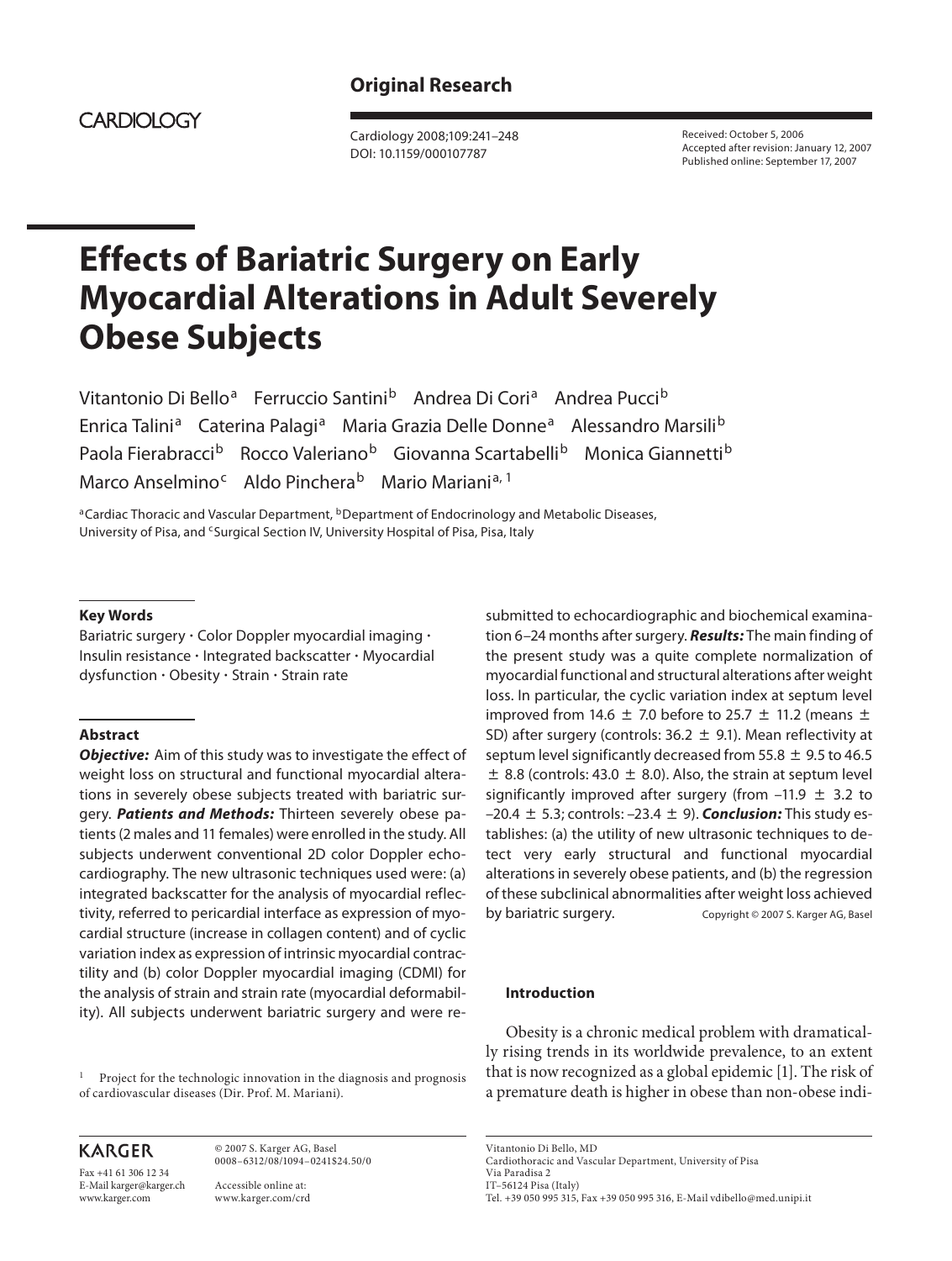viduals, and the risk of death by cardiovascular disease is five times increased [2–4] .

 Obesity is a well-established risk factor for congestive heart failure, being frequently associated with type 2 diabetes, hypertension and dyslipidemia [5]. Recent studies suggest that insulin resistance may be the mediator between obesity and congestive heart failure [6–8] . A variety of adaptations/alterations in cardiac structure and function have been detected in patients with morbid obesity, and peculiar pathogenic mechanisms, e.g. cardiac steatosis, lipoapoptosis and the activation of specific cardiac genes, have been described [9, 10] . Using very sensitive intramyocardial ultrasonic techniques, early myocardial structural and functional alterations have been observed in obese subjects [11–14], suggesting the existence of an 'obese cardiomyopathy' as the complex combination of the effects of both hemodynamic and metabolic alterations.

 Bariatric surgery represents an effective alternative for the treatment of obesity when non-surgical weight loss programs (diet + behavior modification + regular exercise) have failed [15, 16]. The aim of this study was to analyze the effect of weight loss achieved by bariatric surgery on the early subclinical myocardial alterations detected in a group of severely obese adult subjects using both integrated backscatter (IBS) and color Doppler myocardial imaging (CDMI). All subjects were examined before and 6–24 months after treatment with the Roux-en-Y gastric bypass.

# **Patients and Methods**

#### *Study Population*

 Thirteen consecutive patients with severe obesity (2 males and 11 females) presenting to our Obesity Center for the diagnosis and cure of their weight problems were enrolled in the study after informed consent was obtained (table 1). Clinical, hematological and instrumental examinations were performed following the Italian guidelines for obesity [17] and each patient was treated according to appropriate protocols for his/her condition. Anthropometric measurements were performed after an overnight fast. Body weight was measured to the nearest kilogram and body height to the nearest centimeter. Exclusion criteria were impairment in left ventricular systolic function (ejection fraction  $\langle 40\% \rangle$ , congestive heart failure, significant valvular heart disease by Doppler analysis and cardiomyopathy. All obese patients had a negative history of myocardial infarction or coronary artery disease. Once selected, all participants underwent echocardiography, thus reserving eligibility for the study to those with a good acoustic window. All patients underwent bariatric surgery without complications and were reevaluated after 6–24 months using the same ultrasonic protocol of investigation. Thirteen age- and sex-matched non-obese healthy subjects were recruited as controls.

#### *Experimental Procedure*

 *Biochemistry.* Blood samples were taken for biochemical analysis of renal function, electrolytes, fasting insulin and glucose, total cholesterol and triglycerides, LDL and HDL cholesterol.

 *Assessment of Insulin Resistance.* Homeostatic model assessment of insulin resistance (HOMA-IR) was calculated as fasting glucose (in mM)  $\times$  fasting insulin (in mU/ml)/22.5 [18]. Estimates of HOMA-IR correlate well with euglycemic clamp data.

#### *Echocardiographic Analysis*

 *Conventional 2D Doppler Echocardiography.* Conventional echocardiographic studies were performed with a digitized Philips Sonos 7500 echograph equipped with a broadband sector transducer (S3 fusion imaging), as previously described [19] .

 *Pulsed-Wave Tissue Doppler Imaging (PW-TDI).* In the apical four chamber view, pulsed-wave Doppler sample volume was subsequently placed in two different regions of the mitral annulus: septal and lateral [14, 20] . The detailed method has been described previously. PW-TDI of the septal annulus was used to measure early peak diastolic mitral annulus velocity  $(E_s)$ . Left ventricular filling pressures were estimated by the relationship of  $E/E_s$  (E being derived by mitral flow velocity).

 *CDMI-Derived Indices: Mean Regional Velocities, Strain Rate and Strain.* CDMI data, digitally recorded with a Philips Sonos 7500 echograph, were analyzed offline using dedicated software (AMID, Italy). A myocardial segment contained inside a region of interest was considered entirely. Frame rate ranged between 75 and 100 Hz. Velocity, strain  $(\varepsilon)$  and strain rate profiles [21] were averaged over three consecutive cardiac cycles to derive mean velocity and strain rate curves over a mean RR interval. Strain is defined as the deformation of an object, normalized to its original shape and strain rate is the speed at which deformation (i.e. strain) occurs (its unit is  $s^{-1}$ ). To describe deformation in longitudinal direction both at the medium posterior septum and the medium lateral wall, the following parameters were calculated in apical chamber view in all study subjects: maximum strain  $(\varepsilon_{sys})$  in percent; maximum strain rate ( $SR_{sys}$ ) per second and early ( $SR_E$ ) and late diastolic peak strain rate  $(SR_A)$  in centimeters per second.

The intraclass correlation coefficient  $(r_i)$  was calculated according to Bland and Altman's procedure [21] . Almost three values of strain rate and strain were sampled for each patient and for each segment: septal and lateral; the correlation coefficient  $(r_i)$ was 0.86 for septal and 0.89 for lateral segments.

 *Acoustic Densitometry.* Commercial high frame rate IBS technology has been applied to provide a more robust signal (calibrated in dB) with a substantial improvement in the time sequence of backscattered signals, further optimized for tissue characterization research. The images were obtained using a harmonic imaging mode. A detailed IBS methodology has been described previously [22, 23] .

#### *Statistical Analysis*

Continuous variables were expressed as means  $\pm$  SD. Analysis of variance for the three study groups was also performed with a Tukey test to analyze significant differences between parameter means obtained by intragroup comparisons of the obese patients (both before and after bariatric surgery) and between both obese groups and controls. Upper and lower 95% confidence limits for each variable were calculated from the 2-tailed Student's t test dis-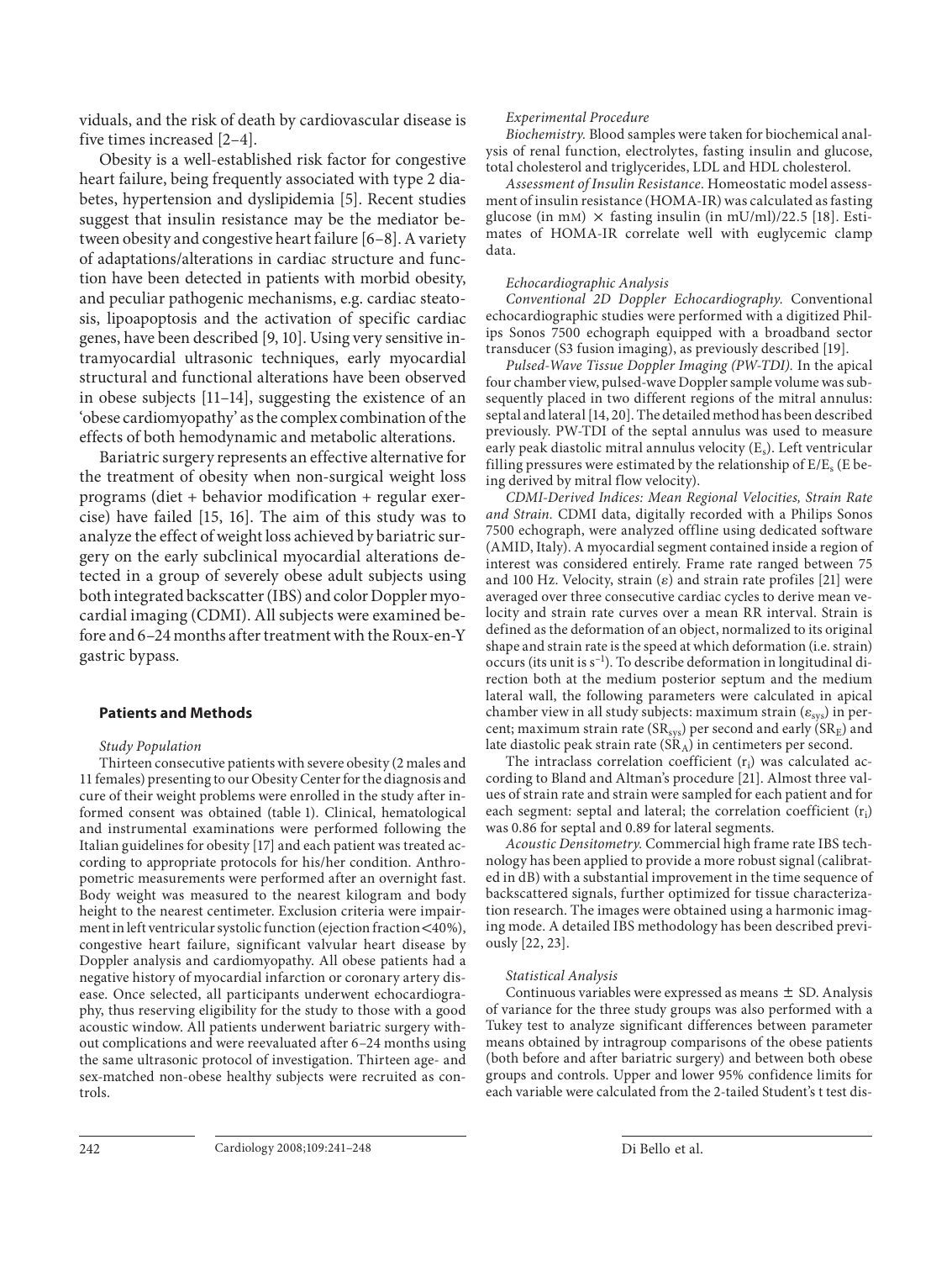#### **Table 1.** Demographic and clinical findings

| Parameters                   | Obese patients                 |                                | Controls         | p value   |
|------------------------------|--------------------------------|--------------------------------|------------------|-----------|
|                              | before surgery<br>$(n = 13)$   | after surgery<br>$(n = 13)$    | $(n = 13)$       |           |
| Age, years                   | $31.2 \pm 6.1$                 |                                | $33.2 \pm 6.4$   | NS.       |
| Height, cm                   | $166.3 \pm 7.3$ <sup>d</sup>   |                                | $172.6 \pm 7.4$  | < 0.001   |
| Weight, kg                   | $126.4 \pm 20.3$ <sup>d</sup>  | $93.6 \pm 16.3^{b,e}$          | $74.8 \pm 8.2$   | < 0.001   |
| Body surface, m <sup>2</sup> | $2.19 \pm 0.3$ <sup>d</sup>    | $1.88 \pm 0.2$ <sup>a, e</sup> | $1.85 \pm 0.2$   | < 0.001   |
| BMI, $\text{kg/m}^2$         | $47.0 \pm 8.1$ <sup>d</sup>    | $36.0 \pm 5.0^{b, e}$          | $22.8 \pm 2.8$   | < 0.001   |
| SAP, mm Hg                   | $128.2 \pm 13.7$               | $120.6 \pm 8.5$                | $120.2 \pm 4.3$  | NS.       |
| DAP, mm Hg                   | $77.6 \pm 9.3$                 | $77.9 \pm 8.4$                 | $73.6 \pm 6.5$   | <b>NS</b> |
| MAP, mm Hg                   | $97.4 \pm 4.8$ <sup>c</sup>    | $92.7 \pm 4.5$                 | $85.4 \pm 7.6$   | < 0.05    |
| HR, b/min                    | $81.5 \pm 8.7$ <sup>d</sup>    | $67.7 \pm 8.2^{\text{a}}$      | $69.9 \pm 11.2$  | < 0.001   |
| SV, ml                       | $76.7 \pm 7.4^c$               | $73.6 \pm 6.8^{\rm a}$         | $68.7 \pm 8.7$   | < 0.05    |
| CO, 1/min                    | $5.8 \pm 1.7^c$                | $5.3 \pm 1.5^{a, e}$           | $5.02 \pm 1.3$   | < 0.05    |
| Glycemia, mg/dl              | 93.8 $\pm$ 7.3 <sup>a, c</sup> | $81.2 \pm 6.8$                 | $80.8 \pm 7.5$   | < 0.05    |
| Total cholesterol, mg/dl     | $218.2 \pm 15.3^{a,c}$         | $198.5 \pm 10.2$               | $176.3 \pm 9.8$  | < 0.05    |
| HDL cholesterol, mg/dl       | $50.5 \pm 9.2$                 | $53.9 \pm 8.2$                 | $58.6 \pm 8.3$   | <b>NS</b> |
| LDL cholesterol, mg/dl       | $134.2 \pm 9.2$                | $130.6 \pm 7.6$                | $133.5 \pm 10.5$ | <b>NS</b> |
| Insulin                      | $16.3 \pm 8.6$ <sup>d</sup>    | $5.6 \pm 6.2^{b,e}$            | $4.2 \pm 2.1$    | < 0.001   |
| <b>HOMA-IR</b>               | $3.79 \pm 1.6$ <sup>d</sup>    | $1.5 \pm 0.7^{a, e}$           | $0.92 \pm 0.5$   | < 0.001   |

 $BMI = Body$  mass index;  $CO =$  cardiac output;  $DAP =$  diastolic arterial pressure;  $HR = heart$  rate;  $MAP = mean$  arterial pressure;  $NS = nonsignificant$ ;  $SAP = systolic$  arterial pressure; SV = stroke volume.  $a p < 0.05$ ,  $b p < 0.01$ , comparison between obese groups;  $c$  p < 0.05;  $d$  p < 0.01, comparison between obese patients before surgery and controls;  $e$  p < 0.05, comparison between obese patients after surgery and controls.

tribution using the following formulas: mean  $\pm$  (2.042  $\times$  SD), and mean  $-(2.042 \times SD)$ , respectively. McNemar's test was also applied to statistically compare the methods employed: mitral flow pulsed Doppler and new ultrasonic technologies. The intraclass correlation coefficient  $(r_i)$  was calculated according to Bland and Altman's procedure [21], using one-way analysis of variance for repeated measurements. A p value  $<$  0.05 was considered significant.

#### **Results**

 Anthropometric and clinical findings of the obese subjects and the controls are shown in table 1. Weight loss, expressed as a reduction in the body mass index, was  $27.4 \pm 14.7\%$  (mean  $\pm$  SD). A significant improvement in most study parameters was also observed.

 After bariatric surgery, the main findings of conventional echocardiographic parameters were: a significant reduction in left atrial dimensions ( $p < 0.0001$ ; table 2); a significant reduction in the septum and posterior wall thickness ( $p < 0.001$ ); a significant reduction in both left ventricular mass (LVM) indexed by height (LVM $_{\rm h}$ ; –23  $\pm$  10%) and by body surface (LVM<sub>bs</sub>; p < 0.0001 and  $p < 0.05$ , respectively) and a slight but significant reduction in left ventricular enddiastolic volume ( $p < 0.05$ ; table  $2$ ).

 The main findings of Doppler transmitral flow parameters were: a significantly lower peak A velocity and a lower isovolumic relaxation time in the obese group after surgery ( $p < 0.01$ ) with a higher E/A ratio ( $p < 0.01$ ; table 3).

 The main findings of PW-TDI velocities and times at mitral annular level were: a significantly higher PW-TDI peak E annular velocity (septal) and a significantly lower peak A annular velocity (septal;  $p < 0.001$ ); a significantly higher E/A ratio ( $p < 0.001$ ); a significantly lower isovolumic relaxation time (septal;  $p < 0.001$ ), a significantly higher systolic peak 'S' wave of annular motion (lateral;  $p < 0.01$ ) and a significantly lower  $E/E_s$  (lateral) in the obese patients after surgery ( $p < 0.0001$ ; table 4).

 The main findings of CDMI parameters were: the increase and normalization of myocardial systolic strain (septal; mean  $\Delta$ : +65  $\pm$  35%) and of systolic strain rate (mean  $\Delta$ : +62  $\pm$  34%) in obese patients after surgery  $(p < 0.001$  and  $p < 0.003$ , respectively; table 5).

Bariatric Surgery and Obesity Cardiology 2008;109:241-248 243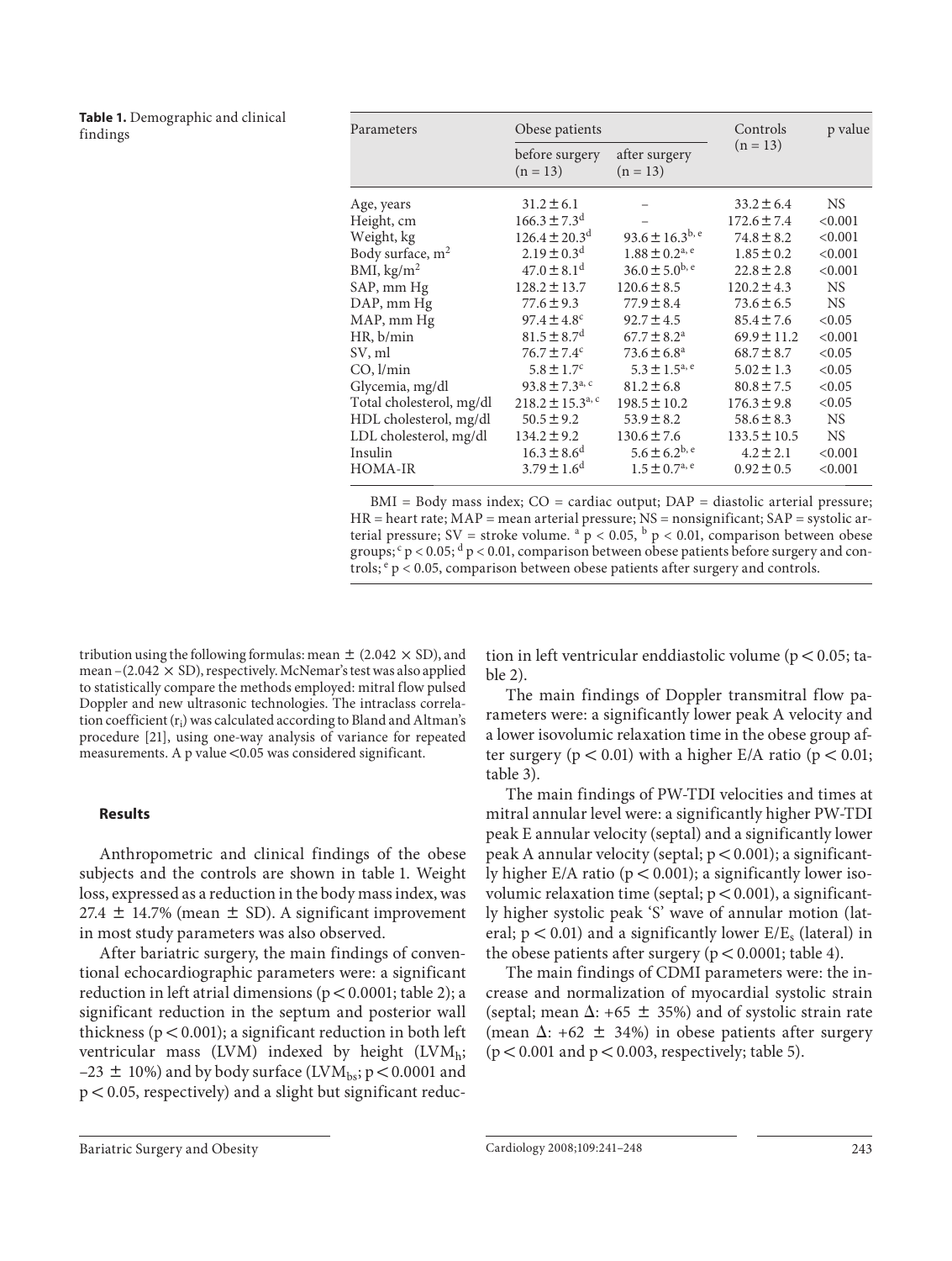**Table 2.** Conventional echocardiographic parameters

| Parameters                    | Obese patients               |                              |                 | p value   |
|-------------------------------|------------------------------|------------------------------|-----------------|-----------|
|                               | before surgery<br>$(n = 13)$ | after surgery<br>$(n = 13)$  | $(n = 13)$      |           |
| Aortic root, mm               | $31.7 \pm 3.1$               | $30.9 \pm 2.7$               | $31.9 \pm 2.6$  | <b>NS</b> |
| Left atrium, mm               | $37.9 \pm 3.9$ <sup>d</sup>  | $33.5 \pm 4.6^a$             | $33.1 \pm 3.7$  | < 0.0001  |
| EDD, cm                       | $5.3 \pm 4.3$                | $47.7 \pm 4.0$               | $47.4 \pm 3.8$  | <b>NS</b> |
| FS, %                         | $39.3 \pm 8.8$               | $41.3 \pm 5.6$               | $35.8 \pm 7.3$  | <b>NS</b> |
| EF, %                         | $72.5 \pm 9.9^{\circ}$       | $70.6 \pm 8.8^e$             | $66.3 \pm 8.6$  | < 0.03    |
| $DS_{\text{th}}$ , mm         | $11.3 \pm 1.9$ <sup>d</sup>  | $8.6 \pm 1.6^{\circ}$        | $8.5 \pm 1.2$   | < 0.001   |
| $DPW_{th}$ , mm               | $9.9 \pm 1.5$ <sup>d</sup>   | $8.2 \pm 1.6^b$              | $8.5 \pm 2.1$   | < 0.001   |
| $LVM_h$ , g/m <sup>2</sup>    | $56.2 \pm 12.2$ <sup>d</sup> | $41.8 \pm 10.7$ <sup>b</sup> | $37.1 \pm 7.8$  | < 0.0001  |
| $LVM_{bs}$ , g/m <sup>2</sup> | $94.5 \pm 23.9$              | $80.6 \pm 19.8^a$            | $91.1 \pm 18.4$ | < 0.05    |
| EDV, cm <sup>3</sup>          | $85.2 \pm 9.4^c$             | $65.3 \pm 13.7$ <sup>b</sup> | $75.8 \pm 5.8$  | < 0.05    |
| ESV, cm <sup>3</sup>          | $24.5 \pm 9.2$               | $23.8 \pm 7.8$ <sup>a</sup>  | $28.5 \pm 8.6$  | <b>NS</b> |

 $DPW_{th}$  = Diastolic posterior wall thickness;  $DS_{th}$  = diastolic interventricular septum thickness; EDD = enddiastolic pressure; EDV = enddiastolic volume; EF = ejection fraction; ESV = endsystolic volume; FS = fractional shortening.  ${}^{a}p$  < 0.05,  ${}^{b}p$  < 0.01, vs. obese patients before surgery;  $c_p < 0.05$ ,  $d_p < 0.01$ , obese patients before surgery vs. controls;<br> $e_p < 0.05$ , obese patients after surgery vs. controls  $e<sub>p</sub> < 0.05$ , obese patients after surgery vs. controls.

| Parameters    | Obese patients                |                             |                  | p value |
|---------------|-------------------------------|-----------------------------|------------------|---------|
|               | before surgery<br>$(n = 13)$  | after surgery<br>$(n = 13)$ | $(n = 13)$       |         |
| Peak E, cm/s  | $84.8 \pm 19.1$               | $80.0 \pm 18.9$             | $80.2 \pm 14.5$  | NS      |
| Peak A, cm/s  | $75.1 \pm 13.7$ <sup>d</sup>  | $64.5 \pm 10.5^{\rm b}$     | $53.7 \pm 15.3$  | 0.01    |
| $E/A$ ratio   | $1.18 \pm 0.4$ <sup>d</sup>   | $1.3 \pm 0.4^{\text{a}}$    | $1.4 \pm 0.5$    | 0.01    |
| Mitral DT, ms | $177.2 \pm 32.5^{\mathrm{d}}$ | $171.7 \pm 23.9^{a, e}$     | $155.5 \pm 31.9$ | 0.01    |
| IVRT, ms      | $80.2 \pm 16.2$ <sup>c</sup>  | $71.8 \pm 9.6^b$            | $77.8 \pm 16.8$  | 0.05    |

DT = Deceleration time; IVRT = isovolumic relaxation time.  ${}^{a}$  p < 0.05,  ${}^{b}$  p < 0.01, vs. obese patients before surgery;  $c$  p < 0.05,  $d$  p < 0.01, obese patients before surgery vs. controls;  $e$  p < 0.05, obese patients after surgery vs. controls.

 The main findings concerning IBS parameters were: a significantly higher cyclic variation index, both at septum and at posterior wall level, in obese patients after surgery (mean septum  $\Delta$ : 43  $\pm$  25%, p < 0.0001, and mean posterior wall  $\Delta$ : 28  $\pm$  18%, p < 0.001); a slight but significant reduction in  $IBS<sub>m</sub>$ , both at septum and at posterior wall level, in the obese group after surgery (mean septum  $\Delta$ : -24  $\pm$  10%, p < 0.04, and mean posterior wall  $\Delta$ :  $-22 \pm 10\%$ , p < 0.01; table 6).

 For all significant differences, a trend toward normalization was observed, with the majority of postsurgical obese parameters being comparable with those of the controls (tables  $1-6$ ).

# **Discussion**

 The recent American Heart Association scientific statement on obesity and cardiovascular disease [2] underlines that extreme obesity (class III) is associated with an extremely high risk for developing type 2 diabetes, hypertension and cardiovascular disease. The reading of this statement has prompted our present preliminary study, although the strictly homogeneous group of severely obese young patients analyzed before and after bariatric surgery was small.

 In a prospective study, our group has recently demonstrated that severely obese patients presented, in the early

# **Table 3.** Doppler transmitral flow parameters: velocities and times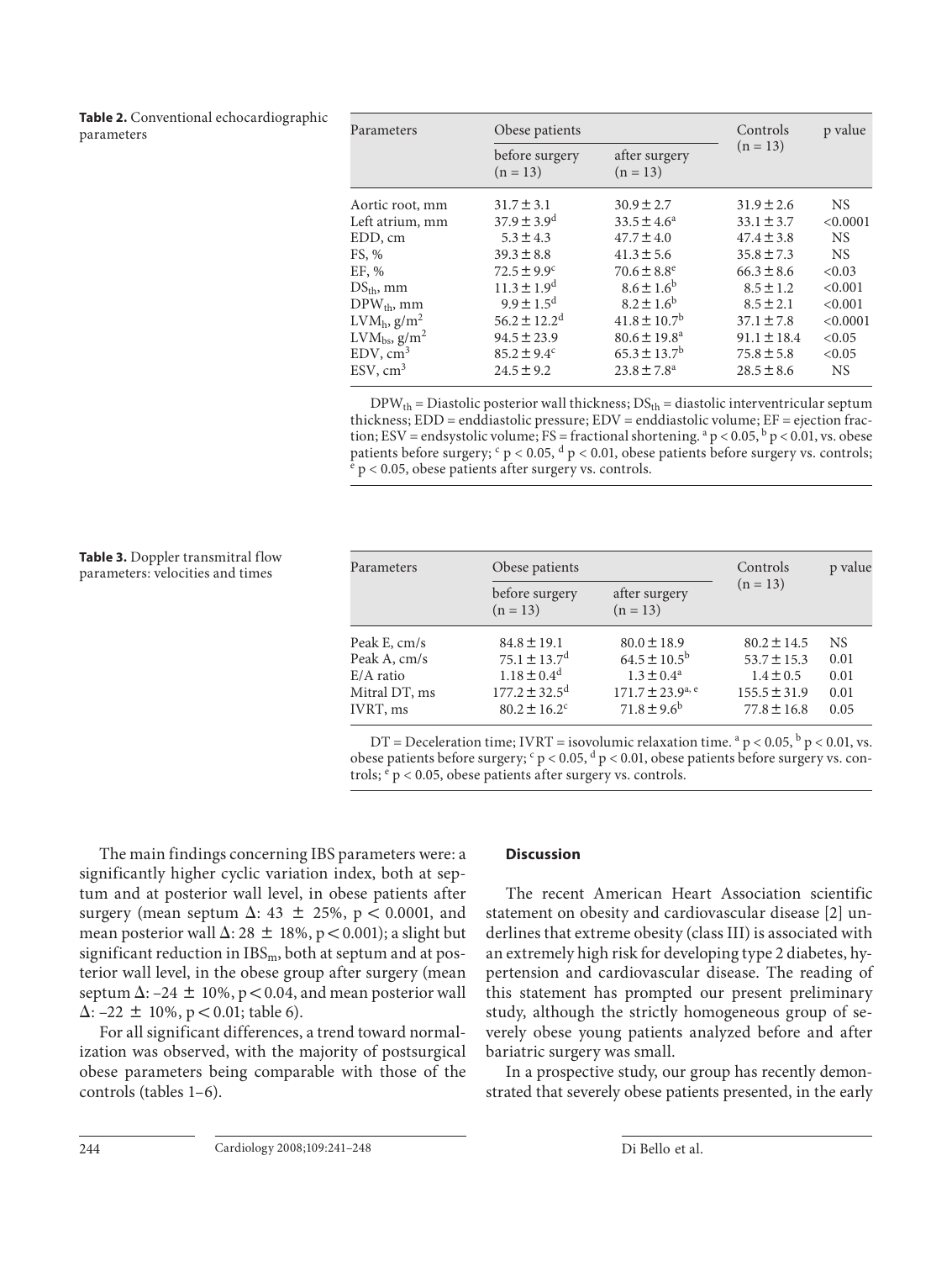**Table 4.** PW-TDI findings in the study groups

| Parameters         | Obese patients               |                              |                 | p value  |
|--------------------|------------------------------|------------------------------|-----------------|----------|
|                    | before surgery<br>$(n = 13)$ | after surgergy<br>$(n = 13)$ | $(n = 13)$      |          |
| Septal             |                              |                              |                 |          |
| <b>PW-TDIS</b>     | $7.8 \pm 1.6$                | $8.3 \pm 0.9$                | $8.6 \pm 1.6$   | NS.      |
| PW-TDI peak E      | $7.8 \pm 2.9$ <sup>d</sup>   | $8.7 \pm 2.5$                | $12.3 \pm 2.3$  | < 0.001  |
| PW-TDI peak A      | $9.9 \pm 2.1$ <sup>d</sup>   | $7.8 \pm 2.2^b$              | $6.5 \pm 1.9$   | < 0.001  |
| PW-TDI E/A         | $0.81 \pm 0.7$ <sup>d</sup>  | $1.2 \pm 0.6^{\rm b}$        | $1.5 \pm 0.6$   | < 0.001  |
| <b>PW-TDI IVRT</b> | $73.4 \pm 11.7$ <sup>d</sup> | $67.8 \pm 14.2^b$            | $75.4 \pm 14.3$ | < 0.001  |
| Lateral            |                              |                              |                 |          |
| <b>PW-TDIS</b>     | $7.7 \pm 1.7^c$              | $10.0 \pm 1.8^{\text{a}}$    | $11.2 \pm 2.1$  | < 0.01   |
| PW-TDI peak E      | $11.5 \pm 3.4$ <sup>d</sup>  | $14.7 \pm 4.8$               | $16.7 \pm 4.1$  | < 0.0001 |
| PW-TDI peak A      | $10.8 \pm 2.7$ <sup>d</sup>  | $8.8 \pm 1.9$                | $8.3 \pm 2.7$   | < 0.01   |
| PW-TDI E/A         | $1.2 \pm 0.4$ <sup>d</sup>   | $1.7 \pm 0.3$                | $2.1 \pm 0.5$   | < 0.002  |
| <b>PW-TDI IVRT</b> | $78.4 \pm 19.8$              | $59.5 \pm 18.2^a$            | $72.6 \pm 17.8$ | < 0.05   |
| $E/E_s$            | $12.8 \pm 1.9$ <sup>d</sup>  | $7.8 \pm 2.2^{b,e}$          | $6.6 \pm 1.6$   | < 0.0001 |

 $E_s$  = Early peak diastolic mitral annulus velocity; IVRT = isovolumic relaxation time; S = systolic peak S wave of annular motion.  ${}^{a}p<0.05, {}^{b}p<0.01$ , vs. obese patients before surgery;  $\frac{c}{p}$  < 0.05,  $\frac{d}{p}$  < 0.01, obese patients before surgery vs. controls;  $\frac{e}{p}$  < 0.05, obese patients after surgery vs. controls.

| Parameters                                                         | Obese patients               |                              | Controls        | p value   |
|--------------------------------------------------------------------|------------------------------|------------------------------|-----------------|-----------|
|                                                                    | before surgery<br>$(n = 13)$ | after surgery<br>$(n = 13)$  | $(n = 13)$      |           |
| Medium posterior septum                                            |                              |                              |                 |           |
|                                                                    | $-11.9 \pm 3.2$ <sup>d</sup> | $-20.4 \pm 5.3^{\rm b}$      | $-23.4 \pm 9.4$ | < 0.001   |
| $\frac{\varepsilon_{\rm sys}, \ %}{\text{SR}_{\rm sys}, \ s^{-1}}$ | $-0.5 \pm 0.2$ <sup>d</sup>  | $-1.1 \pm 0.3^b$             | $-1.2 \pm 0.4$  | < 0.003   |
| $SR_F$ , cm/s                                                      | $0.8 \pm 0.4$ <sup>d</sup>   | $1.2 \pm 0.2^a$              | $1.4 \pm 0.6$   | < 0.001   |
| $SR_A$ , cm/s                                                      | $0.8 \pm 0.3$                | $0.5 \pm 0.3$                | $0.5 \pm 0.4$   | <b>NS</b> |
| Medium lateral wall                                                |                              |                              |                 |           |
| $\varepsilon_{\rm sys},$ %                                         | $-10.5 \pm 3.7$ <sup>d</sup> | $-19.5 \pm 4.7$ <sup>b</sup> | $-21.4 \pm 5.6$ | < 0.0001  |
| $S\dot{R}_{sys}$ , $s^{-1}$                                        | $-0.6 \pm 0.3$ <sup>d</sup>  | $-1.2 \pm 0.3^{b, e}$        | $-1.7 \pm 1.7$  | < 0.0001  |
| $SR_E$ , cm/s                                                      | $1.1 \pm 0.4^d$              | $1.3 \pm 0.6^a$              | $1.3 \pm 0.5$   | < 0.001   |
| $SR_A$ , cm/s                                                      | $0.6 \pm 0.3$                | $0.5 \pm 0.2$                | $0.5 \pm 0.2$   | <b>NS</b> |

 $\varepsilon_{sys}$  = Maximum strain; NS = nonsignificant; SR = strain rate; SR<sub>A</sub> = late diastolic peak strain rate;  $SR_E$  = early diastolic peak strain rate;  $SRsys$  = maximum strain rate.  $p < 0.05$ ,  $p < 0.01$ , vs. obese patients before surgery;  $c$  p < 0.05,  $d$  p < 0.01, obese patients before surgery vs. controls;  $e$  p < 0.05, obese patients after surgery vs. controls.

phase of their disease, some new systolic and diastolic subclinical functional abnormalities by ultrasonic IBS and CDMI (strain and strain rate), hypothesizing the existence of an 'obese cardiomyopathy'. These new findings, representing the very early markers of myocardial dysfunction, could predict which obese individuals are at highest risk of heart failure. The main finding of the present study was the quite complete normalization of left ventricular myocardial functional and structural alterations, evidenced by IBS and CDMI, in severely obese patients after bariatric

#### Bariatric Surgery and Obesity Cardiology 2008;109:241-248 245

# **Table 5.** CDMI parameters (regional velocities, strain and stain rate)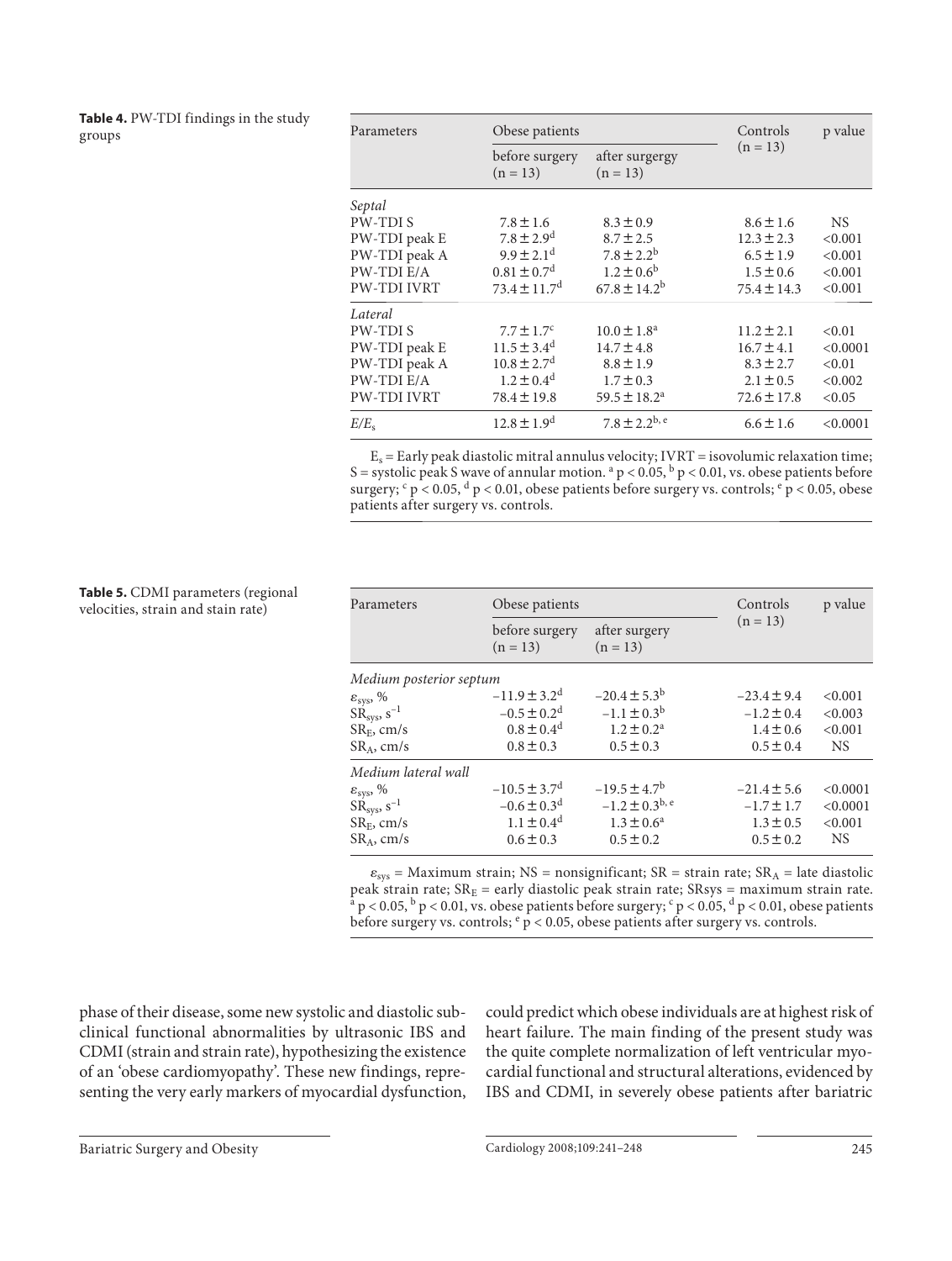#### **Table 6.** IBS parameters

| Parameters            | Obese patients               |                                |                | p value   |
|-----------------------|------------------------------|--------------------------------|----------------|-----------|
|                       | before surgery<br>$(n = 13)$ | after surgery<br>$(n = 13)$    | $(n = 13)$     |           |
| IBS p, dB             | $47.1 \pm 5.6$               | $47.5 \pm 5.5$                 | $48.2 \pm 4.9$ | <b>NS</b> |
| $CVI_s, %$            | $14.6 \pm 7.0$ <sup>d</sup>  | $25.7 \pm 11.2^b$              | $36.2 \pm 9.1$ | < 0.0001  |
| CVI <sub>PW</sub> , % | $30.7 \pm 6.7$ <sup>d</sup>  | $35.6 \pm 9.5^{\rm b}$         | $42.0 \pm 8.6$ | < 0.001   |
| $IBS_{MSI}$ , %       | $55.8 \pm 9.5^c$             | $46.5 \pm 8.8^{a, e}$          | $43.0 \pm 8.0$ | < 0.04    |
| $IBS_{MPWI}$ %        | $34.6 \pm 5.9$ <sup>d</sup>  | $27.7 \pm 7.4$ <sup>a, e</sup> | $33.7 \pm 7.1$ | < 0.01    |

 $CVI<sub>S</sub>/CVI<sub>PW</sub> = Cyclic variation index at septum/posterior wall level; IBS<sub>MSI</sub>/$  $\mathrm{IBS_{MPWI}} =$  mean septum/mean posterior wall IBS; NS = nonsignificant. a p < 0.05, b p < 0.01, vs. obese patients before surgery;  $c$  p < 0.05;  $d$  p < 0.01, obese patients before surgery vs. controls;  $e$  p < 0.05, obese patients after surgery vs. controls.

surgery. On the other hand, a similar trend was found between HOMA-IR and both LVM and mean septum reflectivity variations, to express normalization of insulin resistance and regression of left ventricular hypertrophy (LVH) with normalization of its collagen content.

 *Hemodynamic and Metabolic Repercussion of Obesity* 

 Obesity induces several modifications in cardiac structure and function, which are associated with hemodynamic overload [11–13, 24, 25] and represents itselfa risk factor for congestive heart failure [5, 26–28] . Atrial and ventricular remodeling is common in obese patients, and it is known that these physiopathological aspects are related to atrial and ventricular dysfunctions. The larger atrial size in obese patients is related both to an expanded intravascular volume and to altered left ventricular filling. In particular, in normotensive obese patients, eccentric LVH represents an adaptation to the expanded intravascular volume. In addition to the increased preload, left ventricular afterload is elevated due to both higher vascular resistance caused by excess adipose tissue and greater conduit artery stiffness. Body mass index is related to impaired diastolic functional indices; obesity can alter diastolic filling parameters because of altered load conditions, as well as due to increased  $LVM<sub>h</sub>$ .

 LVH determines impaired left ventricular diastolic function, essentially in the late diastolic passive phase, linked to increased myocardial stiffness; this alteration is considered an early event of cardiac involvement in obese subjects followed by impaired systolic function. Systolic parameters (ejection fraction and fractional shortening) are normal or supernormal in obese patients compared with controls.

 Left ventricular diastolic function, evidenced by the E/A ratio conventionally obtained by transmitral flow Doppler analysis, is significantly reduced in obese patients, essentially due to a significantly higher peak A.

 PW-TDI parameters, sampled at mitral annular level, which are the expression of global left ventricular longitudinal function, showed that all intramyocardial diastolic phases arealtered in severe obesity. The significantly lower mitral annulus early diastolic velocity ( $E_s$  and El) and the significantly higher  $E/E_s$  and  $E/El$  ratios, directly related to left ventricular filling pressure [19] , are further evidence of the presence of a left ventricular diastolic dysfunction in obesity.

 The use of intramyocardial ultrasonic techniques (e.g. IBS and CDMI) allowed us to detect minimal, very early alterations in systolic and diastolic phases in the obese [12, 13]. In particular, backscatter showed a higher level of myocardial echoreflectivity in the septum and structural myocardial alterations (increased myocardial fibrosis) in severe obese patients [23] (moderate and severe myocardial fibrosis is a frequent autopsy finding in obese patients [29]). Despite the lower cyclic variation index, both at septum and posterior wall level, expression of an early impairment in intrinsic myocardial contractility was also detected in obese patients when left ventricular ejection fraction was above normal.

 Systolic deformation (evidenced by strain and strain rate) appears significantly impaired in the obese before surgery, representing an early myocardial functional abnormality, which can occur concomitantly with diastolic dysfunction, even if the common conventional echocardiographic functional parameters are within the normal range.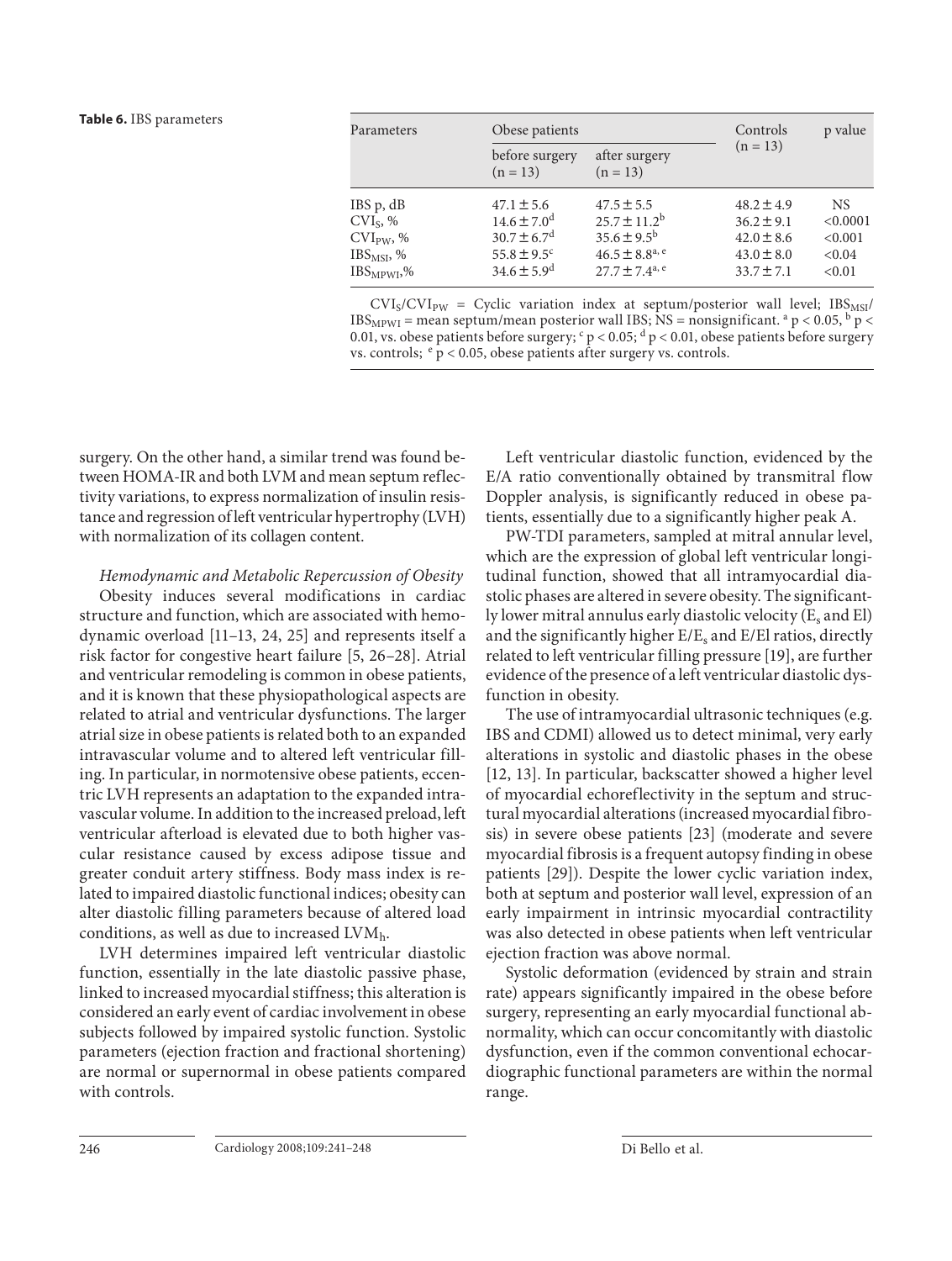# *Impact of Weight Loss on Cardiac Structure and Function*

 Weight loss has beneficial effects on functional and structural cardiac alterations; in particular in previous studies LVM was altered by weight loss. In obese patients subjected to bariatric surgery, a significant reduction in LVM was observed using electrocardiographic criteria of LVH and echocardiographic criteria (reduced LVM with significant reductions in the thickness of both septum and posterior wall of left ventricle). Weight loss decreases oxygen consumption at any given work rate, cardiac output, blood pressure and filling pressures of left ventricle as stroke volume diminishes [30] .

 Regarding structural aspects, bariatric surgery resulted in a significant reduction in LVM, essentially caused by a significant reduction in septum and posterior wall thickness and by a reduction in enddiastolic volume. A significant reduction in interstitial collagen content was shown by the significant reduction in ultrasonic reflectivity (IBS $_{MS}$ ) after surgery. The reduction in left atrial dimension in the obese group after surgery is the expression of a reduced preload, confirmed by the reduction in enddiastolic volume. The better left ventricular load conditions induced by weight loss were furthermore confirmed by the significant reduction in the  $E/E_s$  ratio in the obese group after surgery, which represents an index of the enddiastolic left ventricular pressure level.

 Weight loss after bariatric surgery in severely obese patients caused improvements in left ventricular systolic and diastolic functions. In particular, an increase in myocardial deformability (postsurgical systolic strain and strain rate) and an improvement in myocardial intrinsic contractility (cyclic variation index at septum and posterior wall level) was noted. The significant improvement in regional 'S' wave peak velocity obtained with PW-TDI confirmed the previous observation [31] .

 After bariatric surgery, left ventricular diastolic functional improvement was demonstrated in the mitral flow velocities and times and in PW-TDI mitral annulus velocities in our obese patients [31]. Early and late phases of diastole improved, too.

 Weight loss after bariatric surgery appears to be able to induce an improvement in volume overload (reduction in enddiastolic volume), a reduction in LVM [32–34] and a better intrinsic myocardial contractility and deformability, probably mediated by a better insulin/glucose interaction (trend to normalization of HOMA). In these patients, the normalization of insulin resistance may be essential to substantially reduce the risk of congestive heart failure [8].

# *Strengths and Limitations*

 A limitation of this study is represented by the low number of patients; however, this group, being part of a larger class III obese population [12, 13], matched perfectly with the control group (case-control study). The lack of myocardial biopsy is another limitation of the study but in our opinion it is not ethically acceptable in these patients.

# **Conclusion**

 Bariatric surgery appears to be efficient not only for a substantial and durative weight loss but also to improve in myocardial metabolism and function. This study establishes the utility of the new ultrasonic techniques to detect very early structural and functional myocardial alterations and their regression after bariatric surgery in obese patients. Further studies are required to confirm these findings in a larger patient population, extending the research to the complex interactions between obesity (even in classes I and II), potential comorbidities (arterial hypertension, diabetes and nocturnal sleep apnea), risk factors (C-reactive protein), humoral factors (leptin, interleukins and adiponectin) and myocardial metabolism and function.

#### **Acknowledgments**

 We thank EMAC s.r.l. (Genua, Italy) for precious technological support and Dr. Giovanna Lastrucci for editorial assistance.

**References** 1 Flegal KM, Carrol MD, Ogden CL, Johnson CL: Prevalence and trends in obesity among US adults, 1999–2000. JAMA 2002; 288: 1772–1773.

> 2 Poirier P, Giles TD, Bray GA , Hong Y, Stern JS, Pi-Sunyer FX, Eckel RH: Obesity and cardiovascular disease: pathophysiology,

evaluation, and effect of weight loss: an update of the 1997 American Heart Association Scientific Statement on Obesity and Heart Disease from the Obesity Committee of the Council on Nutrition, Physical Activity, and Metabolism. Circulation 2006; 113: 898–918.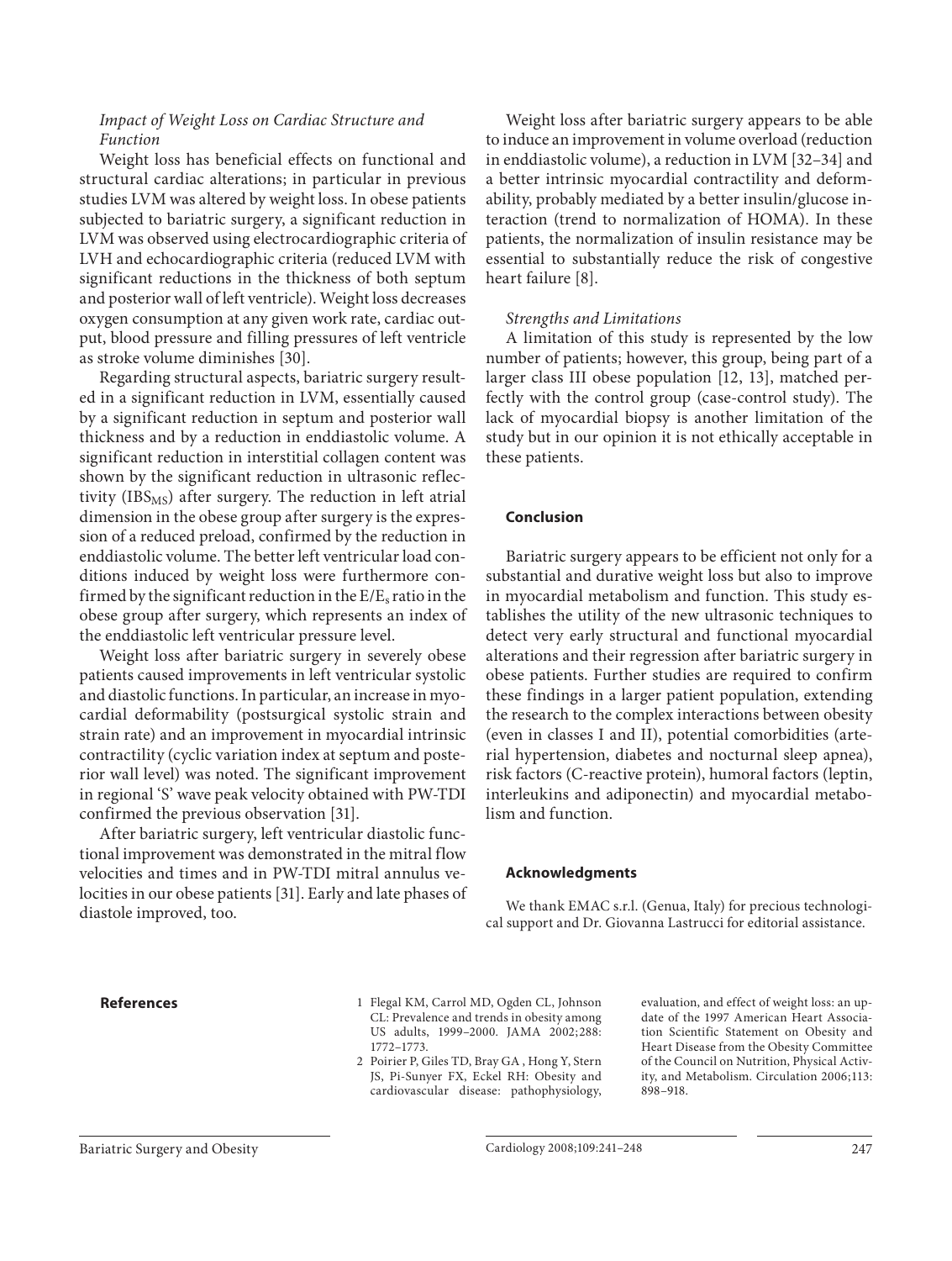- 3 Poirier P, Alpert MA: Heart disease; in Eckel RH (ed): Obesity: Mechanisms and Clinical Management. Philadelphia, Williams & Wilkins, 2003, pp 181–201.
- 4 Clinical Guidelines on the Identification, Evaluation and Treatment of Overweight and Obesity in Adults – The Evidence Report. National Institutes of Health. Obes Res 1998; 6(suppl 2):51S–209S.
- 5 Kenchaiah S, Evans JC, Levy D, Wilson PW, Benjamin EJ, Larson MG, Kannel WB, Vasan RS: Obesity and the risk of heart failure. N Engl J Med 2002;347:305-313.
- 6 Rutter MK, Parise H, Benjamin EJ, Levy D, Larson MG, Meigs JB, Nesto RW, Wilson PW, Vasan RS: Impact of glucose intolerance and insulin resistance on cardiac structure and function: sex-related differences in the Framingham Heart Study. Circulation 2003; 107: 448–454.
- 7 Ferrannini E, Natali A, Belli P, Cavallo-Perin P, Lalic N, Mingrone G; European Group for the Study of Insulin Resistance (EGIR): Insulin resistance and hypersecretion in obesity. J Clin Invest 1997; 100: 1166–1173.
- 8 Ingelsson E, Sundström J, Ärnlöv J, Zethelius B, Lind L: Insulin resistance and risk of congestive heart failure. JAMA 2005; 294: 334–341.
- 9 Unger R: Minireview: weapons of lean body mass destruction: the role of ectopic lipids in the metabolic syndrome. Endocrinology 2003; 144: 5159–5165.
- 10 Szczepaniak L, Dobbins R, Metzger G, Sartoni-D'Ambrosia G, Arbique D, Vongpatanasin W, Unger R, Victor RG: Myocardial triglycerides and systolic function in humans: in vivo evaluation by localized proton spectroscopy and cardiac imaging. Magn Reson Med 2003;49:417-423.
- 11 Wong Chiew Y, O'Moore-Sullivan T, Leano R, Byrne N, Beller E, Marwick TH: Abnormalities of left ventricular myocardial characteristics associated with obesity. Circulation 2004;110:3081-3087.
- 12 Di Bello V, Santini F, Di Cori A, Pucci A, Palagi C, Delle Donne MG, Fierabracci P, Marsili A, Talini E, Giannetti M, Biadi O, Balbarini A, Mariani M, Pinchera A: Obesity cardiomyopathy: is it a reality? An ultrasonic tissue characterization study. J Am Soc Echocardiogr 2006; 19: 1063–1071.
- 13 Di Bello V, Santini F, Di Cori A, Pucci A, Palagi C, Delle Donne MG, Giannetti M, Talini E, Nardi C, Pedrizzetti G, Fierabracci P, Vitti P, Pinchera A, Balbarini A: Relationship between preclinical abnormalities of global and regional left ventricular function and insulin resistance in severe obesity: a color Doppler imaging study. Int J Obes 2006; 30: 948–956.
- 14 Hooge J, Heimdal A, Jamal F, Kukulski T, Bijnens B, Rademakers F: Regional strain and SR measurements by cardiac ultrasound: principles, implementation and limitations. Eur J Echocardiogr 2000; 1: 154–170.
- 15 Christou NV, Sampalis JS, Liberman M, Look D, Auger S, McLean AP, MacLean LD: Surgery decreases long-term mortality, morbidity, and health care use in morbidly obese patients. Ann Surg 2004;240:416-423.
- 16 Jan JC, Hong D, Pereira N, Patterson EJ: Laparoscopic adjustable gastric banding versus laparoscopic gastric bypass for morbid obesity: a single-institution comparison study of early results. J Gastrointest Surg 2005;9:30-39.
- 17 Crepaldi G, Belfiore F, Bosello O, Cavizel F, Contaldo F, Enzi G, Melchionda N: Italian Consensus Conference – overweight, obesity and health. Int J Obes 1991; 15: 781–790.
- 18 Wallace TM, Matthews DR: The assessment of insulin resistance in man. Diabet Med 2002; 19: 527–534.
- 19 Nagueh SHF, Middleton KJ, Kopelen HA, Zoghbi WA, Quinones MA: Doppler tissue imaging: a noninvasive technique for evaluation of left ventricular relaxation and estimation of filling pressures. J Am Coll Cardiol 1997; 30: 1527–1533.
- 20 Weidemann F, Jamal F, Sutherland GR, Claus P, Kowalski M, Hatle L: Myocardial function defined by strain rate and strain during alterations in inotropic states and heart rate. Am J Physiol Heart Circ Physiol 2002; 283:H792–H799.
- 21 Bland JM, Altman DG: Measurement error and correlation coefficients. BMJ 1996; 313: 41–42.
- 22 Di Bello V, Giorgi D, Talini E, Dell'Omo G, Palagi C, Romano MF, Pedrinelli R, Mariani M: Incremental value of ultrasonic tissue characterization (backscatter) in the evaluation of left ventricular myocardial structure and mechanics in essential arterial hypertension. Circulation 2003;107:74-80.
- 23 Di Bello V, Giorgi D, Viacava P, Talini E, Nardi C, Palagi C, Delle Donne MG, Verunelli F, Mariani MA, Grandjean J, Dell'Anna R, Di Cori A, Zucchelli G, Romano MF, Mariani M: Severe aortic stenosis and myocardial function: diagnostic and prognostic usefulness of ultrasonic integrated backscatter analysis. Circulation 2004; 110: 849–855.
- 24 Iacobellis G, Ribaudo MC, Leto G, Zappaterreno A, Vecci E, Di Mario U, Leonetti F: Influence of excess fat on cardiac morphology and function: study in uncomplicated obesity. Obes Res 2002;10:767-773.
- 25 Peterson LR, Waggoner AD, Schechtman KB, Meyer T, Gropler RJ, Barzilai B, Davila-Roman VG: Alteration in left ventricular structure and function in young healthy obese women. J Am Coll Cardiol 2004;43: 1399–1404.
- 26 Bray GA: Risks of obesity. Endocrinol Metab Clin North Am 2003; 32: 787–804.
- 27 Grundy SM: Obesity, metabolic syndrome, and cardiovascular disease. J Clin Endocrinol Metab 2004;89:2595-2600.
- 28 Sowers JR: Obesity as a cardiovascular risk factor. Am J Med 2003; 115: 37S–41S.
- 29 Ahmed Q, Chung-Park M, Tomashefski JF Jr: Cardiopulmonary pathology in patients with sleep apnea/obesity hypoventilation syndrome. Hum Pathol 1997;28:264-269.
- 30 MacMahon SW, Wilcken DE, Macdonald GJ: The effect of weight reduction on left ventricular mass. A randomized controlled trial in young, overweight hypertensive patients. N Engl J Med 1986; 314: 334–339.
- 31 Willens HJ, Chakko SC, Byers P, Chirinos JA, Labrador E, Castrillon JC, Lowery MH: Effects of weight loss after gastric bypass on right and left ventricular function assessed by tissue Doppler imaging. Am J Cardiol 2005; 95: 1521–1524.
- 32 Alpert MA, Lambert CR, Terry BE, Cohen MV, Mulekar M, Panayiotou H, Mukerji V: Effect of weight loss on left ventricular diastolic filling in morbid obesity. Am J Cardiol 1995; 76: 1198–1201.
- 33 Karason K, Wallentin I, Larsson B, Sjostom L: Effects of obesity and weight loss on cardiac function and valvular performance. Obes Res 1998;6:422-429.
- 34 Kanoupakis E, Michaloudis D, Fraidakis O, Parthenakis F, Vardas P, Melissas J: Left ventricular function and cardiopulmonary performance following surgical treatment of morbid obesity. Obes Surg 2001;11:552-558.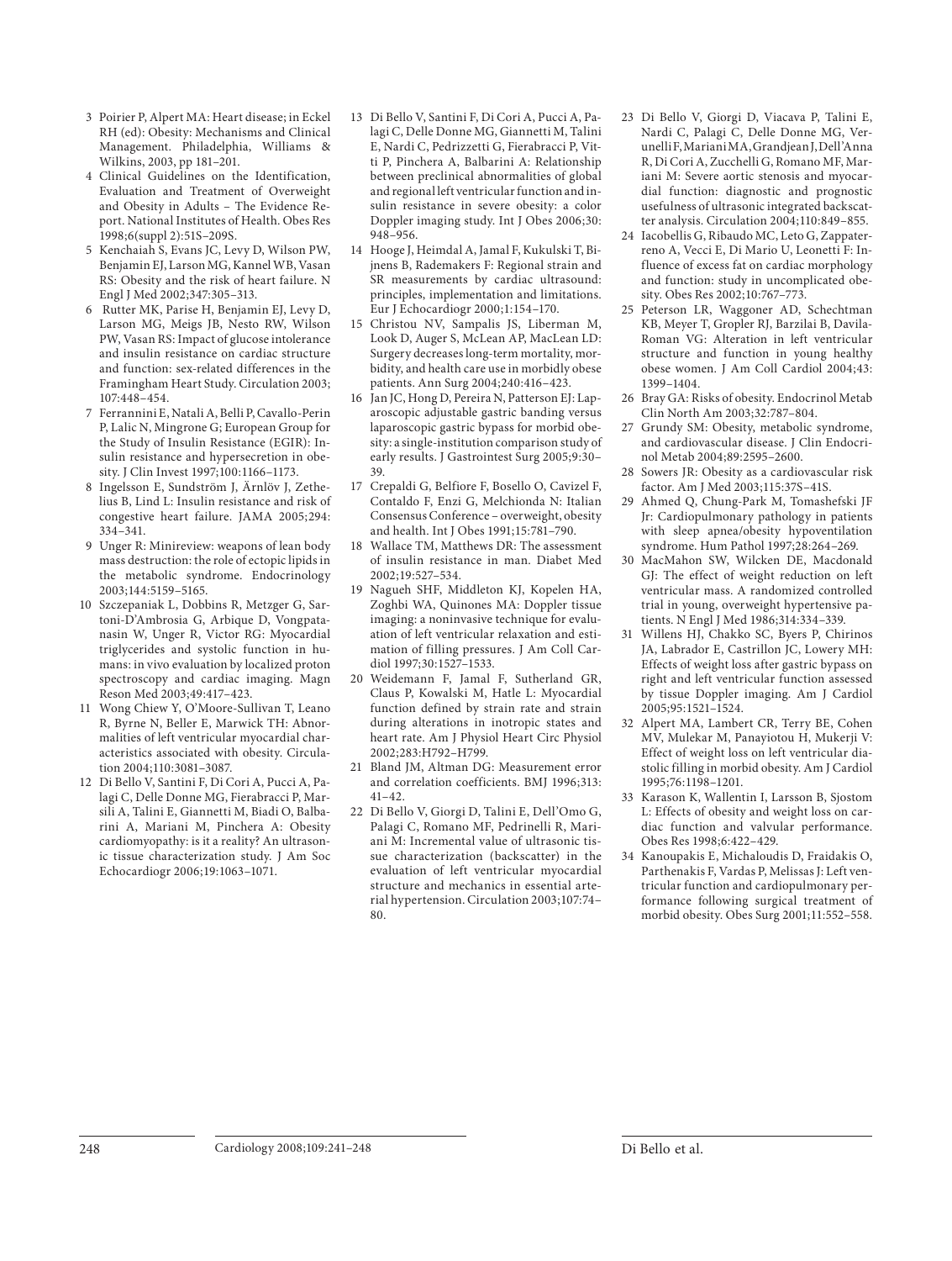Copyright: S. Karger AG, Basel 2008. Reproduced with the permission of S. Karger AG, Basel. Further reproduction or distribution (electronic or otherwise) is prohibited without permission from the copyright holder.